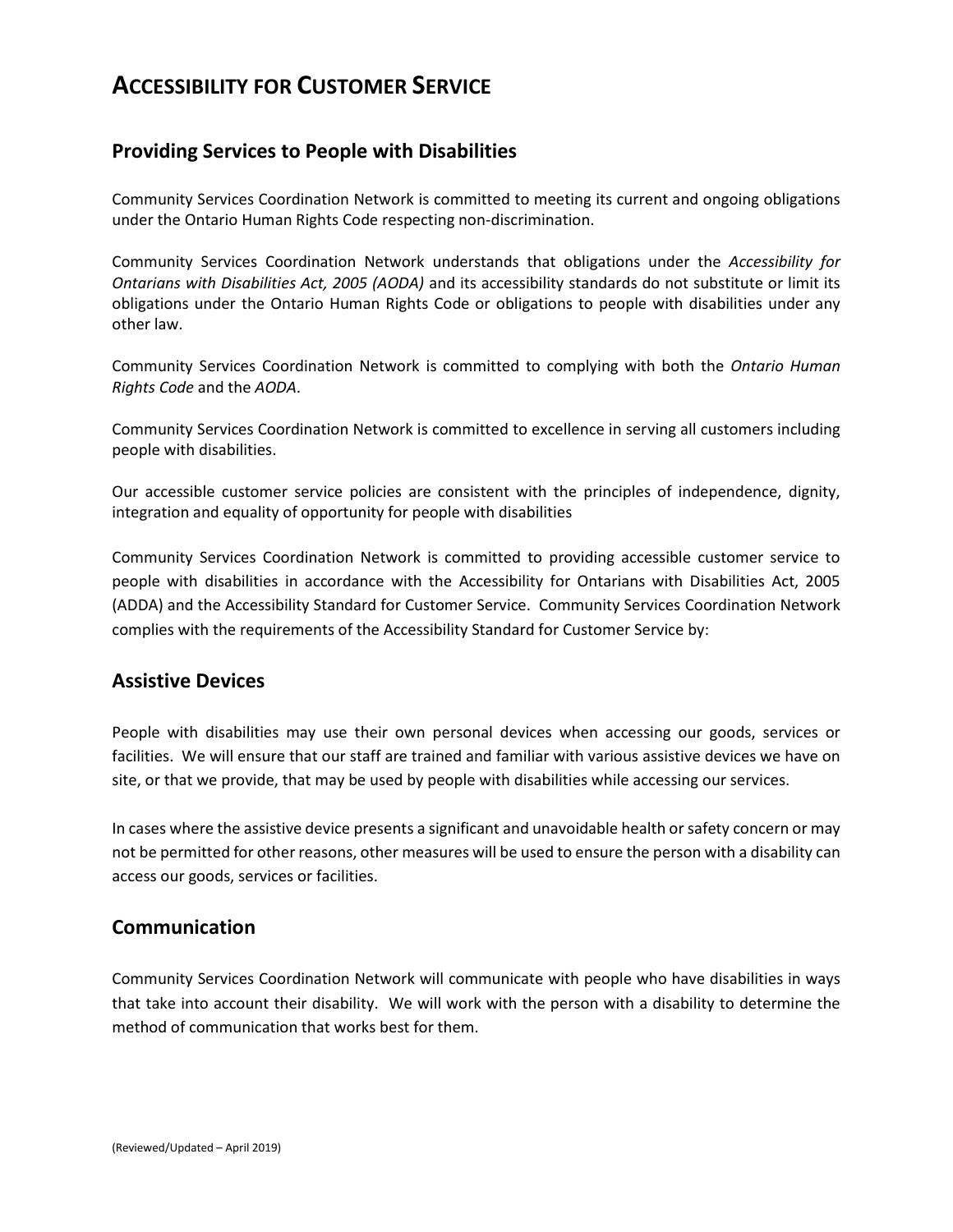## **Service Animals**

We welcome people with disabilities and their service animals. Service animals are allowed on the parts of our premises that are open to the public.

When we cannot easily identify that an animal is a service animal, our staff may ask a person to provide documentation from a regulated health professional that confirms the person needs the service animal for reasons relating to their disability.

A service animal can be easily identified through visual indicators, such as when it wears a harness or a vest, or when it helps the person perform certain tasks.

A regulated health professional is defined as a member of one of the following colleges:

- College of Audiologists and Speech-Language Pathologists of Ontario
- College of Chiropractors of Ontario
- College of Nurses of Ontario
- College of Occupational Therapists of Ontario
- College of Optometrists of Ontario
- College of Physicians and Surgeons of Ontario
- College of Physiotherapists of Ontario
- College of Psychologists of Ontario
- College of Registered Psychotherapists and Registered Mental Health Therapists of Ontario

If another law prohibits service animals, we will do the following to ensure people with disabilities can access our goods, services or facilities:

- explain why the animal is excluded
- discuss with the customer another way of providing goods, services or facilities

## **Support Persons**

A person who has a disability who is accompanied by a support person may have that person accompany them while using our services. In situations where confidential matters will be discussed, the support person may be asked to sign a confidentiality agreement or the role of the support person may need to be agreed on in advance of the meeting.

## **Service Disruption**

In the event of a planned or unexpected disruption to services or facilities for people who have disabilities Community Services Coordination Network will notify people promptly. The way we provide the notice will be determined by the nature of the problem. Minimally, notice will be posted on the CSCN website. This clearly posted notice will include information about the reason for the disruption, its anticipated length of time, and a description of alternative facilities or services, if available.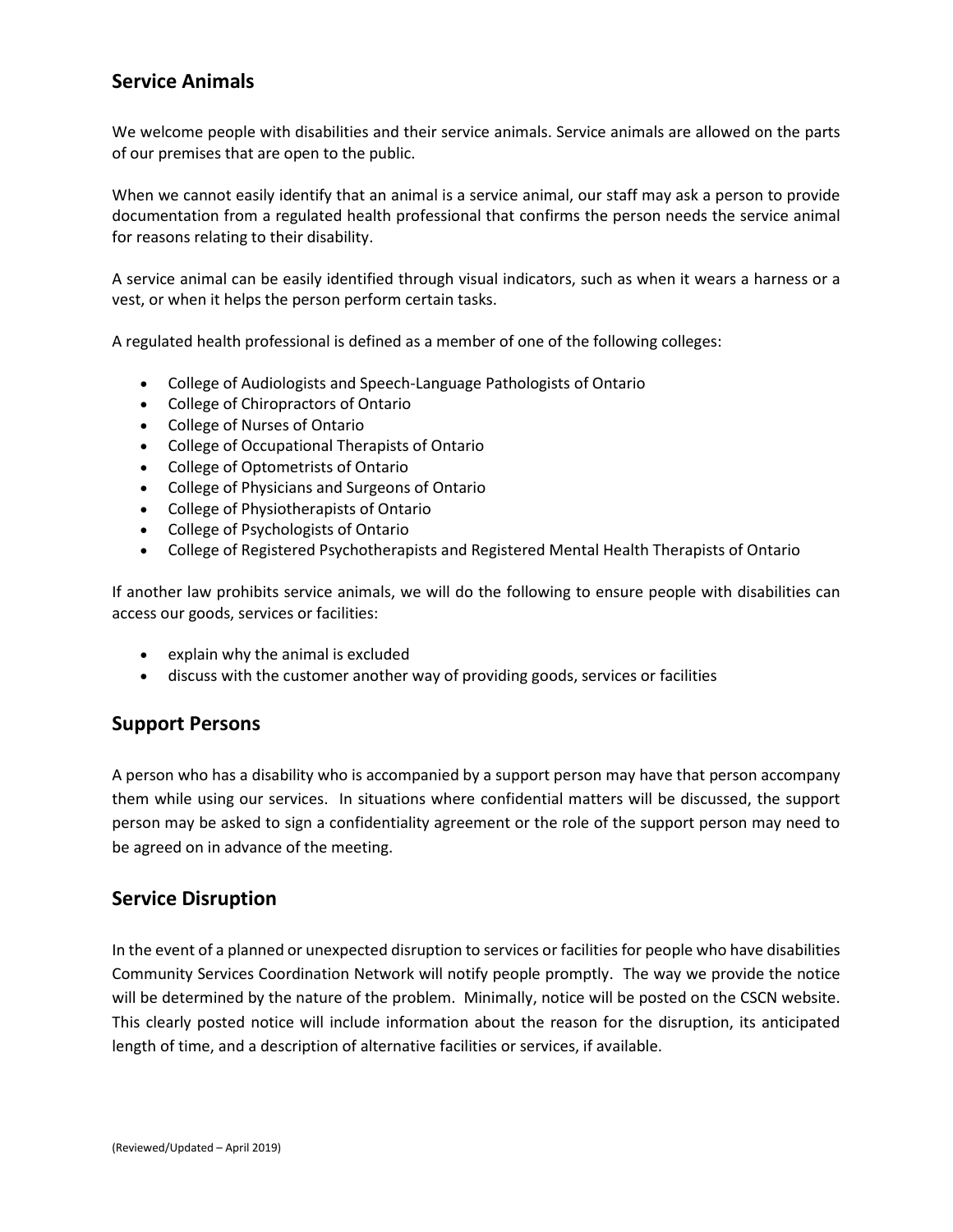## **Training**

Community Services Coordination Network will provide accessible customer service training to employees and others who deal with the public or third parties on our behalf. Training will also be provided to people involved in the development of policies, plans, practices and procedures related to the provision of services. All employees of CSCN must complete training that meets the requirements of the Accessible Customer Service regulation including:

- An overview of the AODA
- Understanding the requirements of the Regulation
- How to interact and communicate with persons with various types of disabilities
- How to interact with persons who use an assistive device or require the assistance of a guide dog or other service animal or the assistance of a support person
- How to use equipment or devices available on the provider's premises otherwise provided by the provider to people with disabilities to access goods and services
- What to do if a person with a particular type of disability is having difficulty accessing goods and services

## **Feedback Process**

Community Services Coordination Network encourages people to provide feedback on our ability to provide accessible customer service for people with disabilities. Feedback helps us in the continuous improvement of our services. Feedback can be provided in any method most convenient to the individual including by mail, email, telephone or in-person at a CSCN premise.

(i) Mail

Accessible Service Feedback Community Services Coordination Network 171 Queens Avenue, Suite 750 London, Ontario N6A 5J7

(ii) Email

[Info@cscn.on.ca](mailto:Info@cscn.on.ca)

(iii) Telephone

519.438.4783 1.877.480.2726